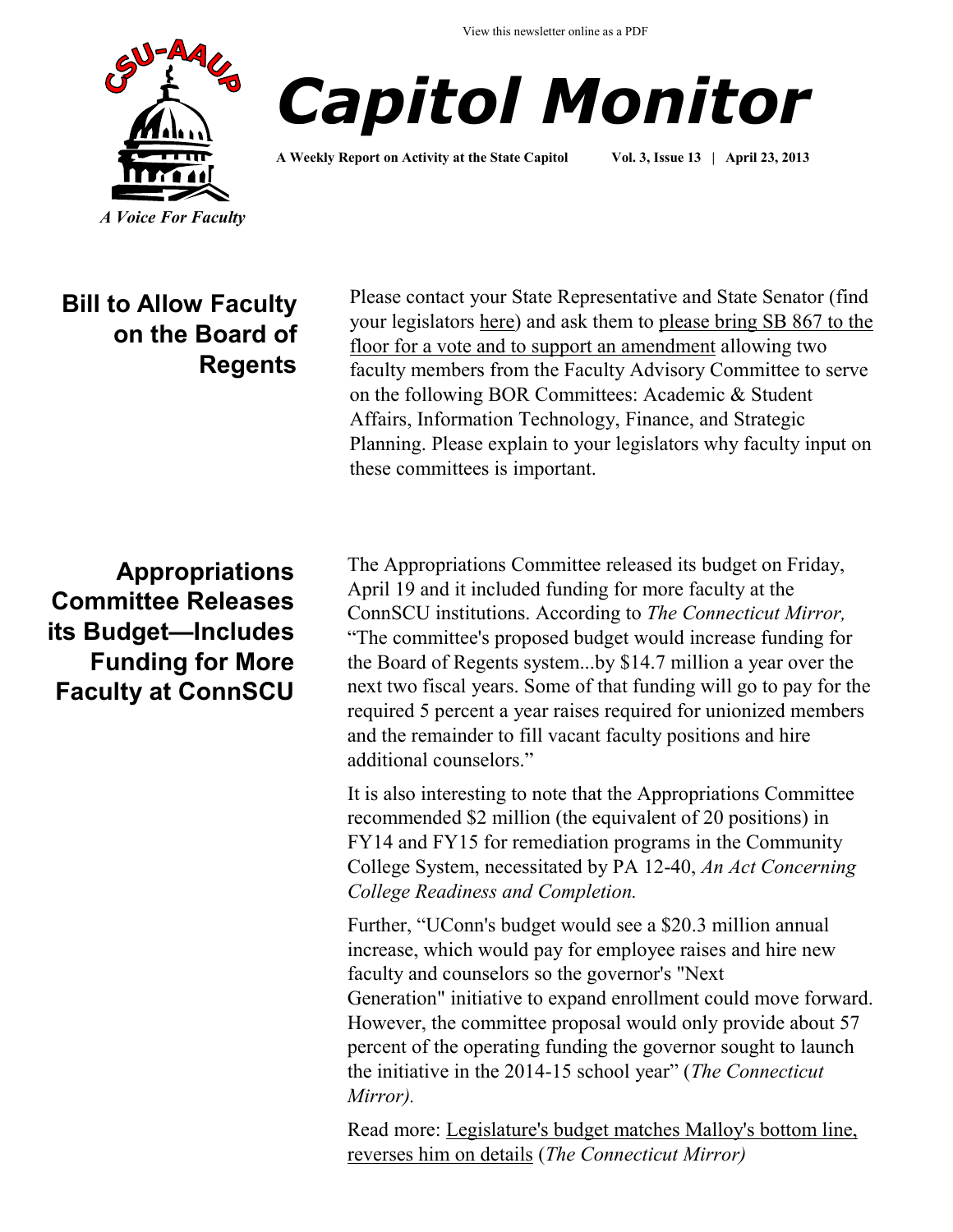## **Board of Regents to Appoint its own President**

## **Files: Week of 4/15**

House Bill 6648, *[AN ACT CONCERNING THE BOARD OF](http://www.cga.ct.gov/asp/cgabillstatus/cgabillstatus.asp?selBillType=Bill&bill_num=6648&which_year=2013&SUBMIT1.x=-680&SUBMIT1.y=0&SUBMIT1=Normal)  [REGENTS FOR HIGHER EDUCATION](http://www.cga.ct.gov/asp/cgabillstatus/cgabillstatus.asp?selBillType=Bill&bill_num=6648&which_year=2013&SUBMIT1.x=-680&SUBMIT1.y=0&SUBMIT1=Normal)*, was approved by both the House and Senate. This bill permits the Board of Regents for Higher Education to appoint its own president, who shall serve at the pleasure of the board, removing the Governor's authority to appoint the President of the BOR. The Governor signed the bill into law on April 22, 2013.

**Please note that once a bill becomes a file it possibly could go to the House or Senate floor within two days to be voted on. File No. 480:** *[AN ACT CONCERNING FACULTY](http://www.cga.ct.gov/asp/cgabillstatus/cgabillstatus.asp?selBillType=File+Copy&bill_num=480&which_year=2013&SUBMIT1.x=17&SUBMIT1.y=15&SUBMIT1=Normal)  [REPRESENTATION ON THE BOARD OF REGENTS FOR](http://www.cga.ct.gov/asp/cgabillstatus/cgabillstatus.asp?selBillType=File+Copy&bill_num=480&which_year=2013&SUBMIT1.x=17&SUBMIT1.y=15&SUBMIT1=Normal)  [HIGHER EDUCATION](http://www.cga.ct.gov/asp/cgabillstatus/cgabillstatus.asp?selBillType=File+Copy&bill_num=480&which_year=2013&SUBMIT1.x=17&SUBMIT1.y=15&SUBMIT1=Normal)***.** The Committee on Higher Education and Employment Advancement reported through SEN. BYE of the 5th Dist., Chairperson of the Committee on the part of the Senate, that the substitute bill ought to pass.

**File No. 481 :** *[AN ACT MAKING CLARIFYING CHANGES](http://www.cga.ct.gov/asp/cgabillstatus/cgabillstatus.asp?selBillType=File+Copy&bill_num=481&which_year=2013&SUBMIT1.x=-643&SUBMIT1.y=0&SUBMIT1=Normal)  [TO THE HIGHER EDUCATION STATUTES IN](http://www.cga.ct.gov/asp/cgabillstatus/cgabillstatus.asp?selBillType=File+Copy&bill_num=481&which_year=2013&SUBMIT1.x=-643&SUBMIT1.y=0&SUBMIT1=Normal)  [ACCORDANCE WITH THE REORGANIZATION OF THE](http://www.cga.ct.gov/asp/cgabillstatus/cgabillstatus.asp?selBillType=File+Copy&bill_num=481&which_year=2013&SUBMIT1.x=-643&SUBMIT1.y=0&SUBMIT1=Normal)  [HIGHER EDUCATION SYSTEM](http://www.cga.ct.gov/asp/cgabillstatus/cgabillstatus.asp?selBillType=File+Copy&bill_num=481&which_year=2013&SUBMIT1.x=-643&SUBMIT1.y=0&SUBMIT1=Normal)***.** The Committee on Higher Education and Employment Advancement reported through SEN. BYE of the 5th Dist., Chairperson of the Committee on the part of the Senate, that the substitute bill ought to pass.

**FILE NO. 497 :** *[AN ACT CONCERNING CHANGES TO](http://www.cga.ct.gov/asp/cgabillstatus/cgabillstatus.asp?selBillType=File+Copy&bill_num=497&which_year=2013&SUBMIT1.x=-643&SUBMIT1.y=0&SUBMIT1=Normal)  [PROGRAM APPROVAL FOR INSTITUTIONS OF HIGHER](http://www.cga.ct.gov/asp/cgabillstatus/cgabillstatus.asp?selBillType=File+Copy&bill_num=497&which_year=2013&SUBMIT1.x=-643&SUBMIT1.y=0&SUBMIT1=Normal)  EDUCATION*. The Committee on Higher Education and Employment Advancement reported through SEN. BYE of the 5th Dist., Chairperson of the Committee on the part of the Senate, that the substitute bill ought to pass.

**FILE NO. 505 :** *[AN ACT REQUIRING A REPORT FROM](http://www.cga.ct.gov/asp/cgabillstatus/cgabillstatus.asp?selBillType=File+Copy&bill_num=505&which_year=2013&SUBMIT1.x=13&SUBMIT1.y=12&SUBMIT1=Normal)  [THE BOARD OF REGENTS FOR HIGHER EDUCATION](http://www.cga.ct.gov/asp/cgabillstatus/cgabillstatus.asp?selBillType=File+Copy&bill_num=505&which_year=2013&SUBMIT1.x=13&SUBMIT1.y=12&SUBMIT1=Normal)  [AND THE BOARD OF TRUSTEES FOR THE UNIVERSITY](http://www.cga.ct.gov/asp/cgabillstatus/cgabillstatus.asp?selBillType=File+Copy&bill_num=505&which_year=2013&SUBMIT1.x=13&SUBMIT1.y=12&SUBMIT1=Normal)  [OF CONNECTICUT REGARDING ADMINISTRATORS](http://www.cga.ct.gov/asp/cgabillstatus/cgabillstatus.asp?selBillType=File+Copy&bill_num=505&which_year=2013&SUBMIT1.x=13&SUBMIT1.y=12&SUBMIT1=Normal)*. The Committee on Higher Education and Employment Advancement reported through REP. WILLIS of the 64th Dist., Chairperson of the Committee on the part of the House, that the substitute bill ought to pass.

**FILE NO. 510 :** *[AN ACT CONCERNING STUDENT FEES](http://www.cga.ct.gov/asp/cgabillstatus/cgabillstatus.asp?selBillType=File+Copy&bill_num=510&which_year=2013&SUBMIT1.x=-643&SUBMIT1.y=0&SUBMIT1=Normal).*

The Committee on Higher Education and Employment Advancement reported through REP. WILLIS of the 64th Dist., Chairperson of the Committee on the part of the House, that the substitute bill ought to pass.